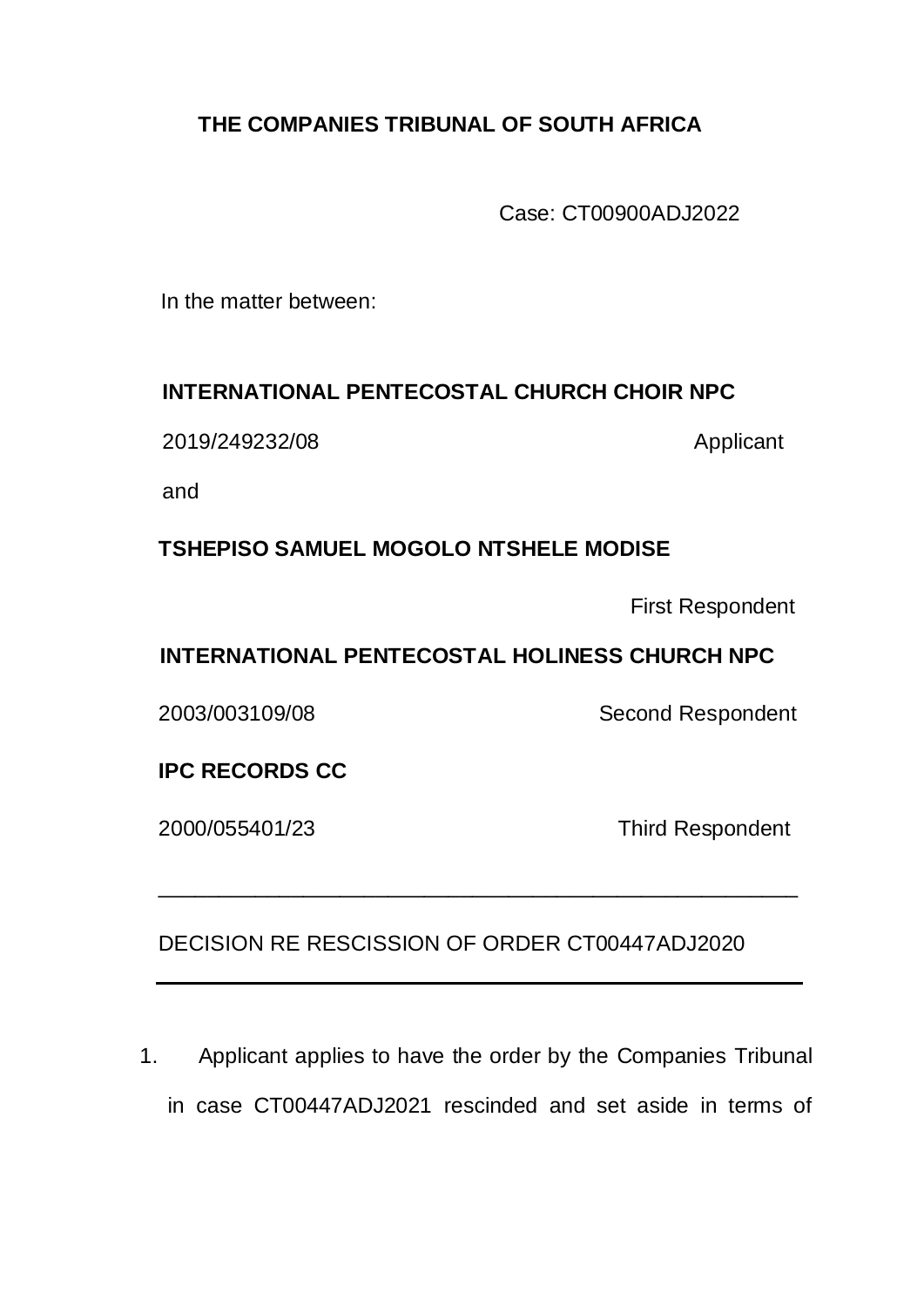Regulation 142 of the Companies Act Regulations, published in terms of the Companies Act, At 71 of 2008 ("the Companies Act).

- 2. The Applicant's founding affidavit is deposed to by a Priest Mr Vusi Soli Ndala, who, attaches to his affidavit two resolutions empowering him to act on applicant's behalf in this application.
- 3. The first resolution is on a letterhead reflecting the name "International Pentecost Holiness Church" with the word "church" beneath it, in its heading. It does not cite a company number. It is not cited as a party to these proceedings. This resolution is signed by Priest Olebogeng N Morabe, Secretary of the Council, on behalf of the Council. He explains that the "church" is an association and has various registered companies which are vehicles of the "church". It is not clear which companies are vehicles of the 'church'. It is my concern that the second respondent is also a vehicle of the "church". It is noted that in the default application the Applicant is cited in his personal capacity and the defendant cited as International Pentecostal Church Choir NPC number 2019/249232/08.
- 4. Attached to the deponent's founding affidavit is also a disclosure certificate from CIPC dated 21 July 2020 of International Pentecost Holiness Church NPO 2003/003109. It is noted that this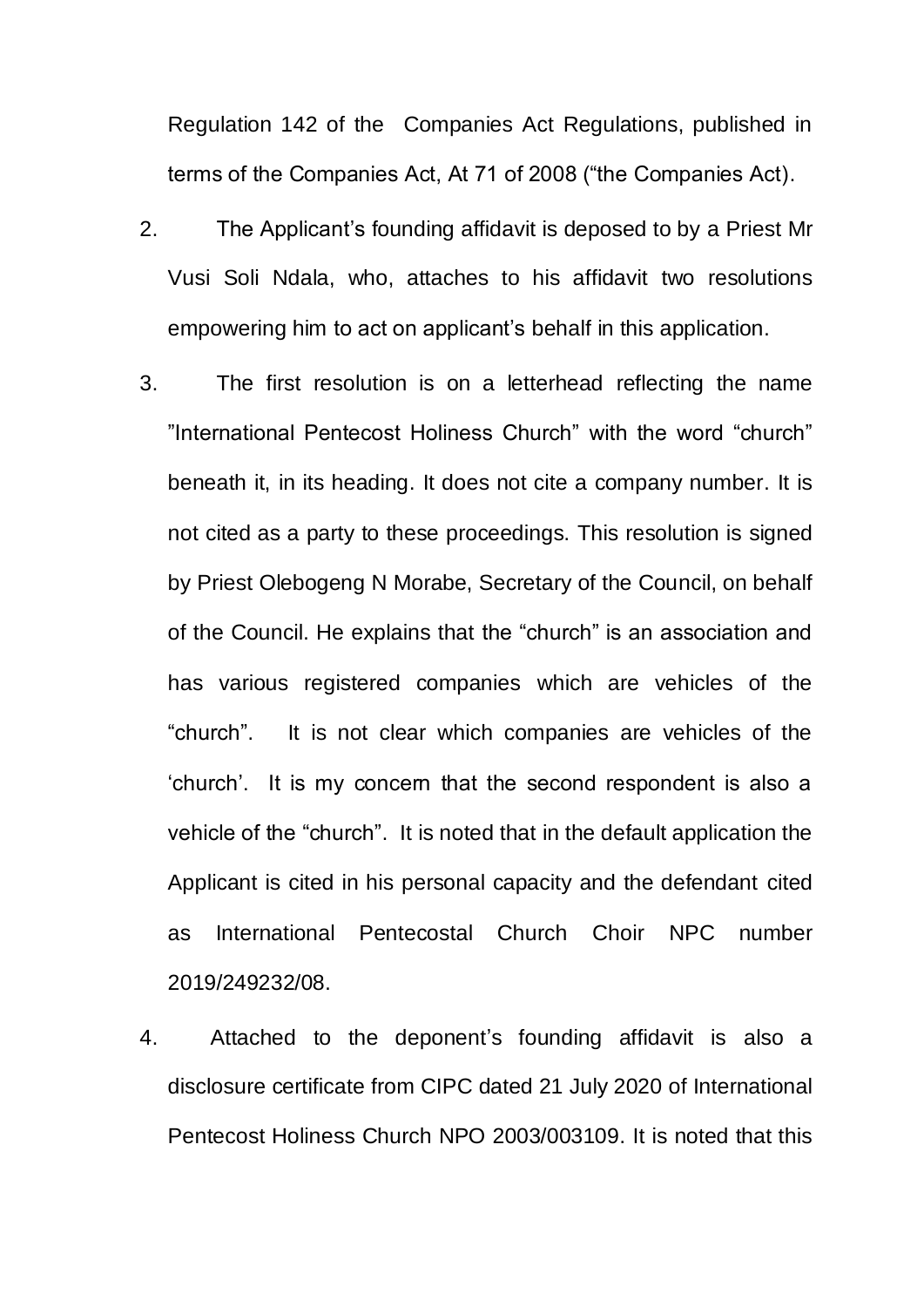is the same number as the second defendant and I conclude that the name of the second defendant in above citation of the parties should read "International **Pentecost** Holiness Church NPO 2003/003109 and not "International **Pentecostal** Holiness Church NPO 2003/003109 (highlight added)

- 5. The second resolution attached to his affidavit, is on a letterhead marked "International Pentecostal Church choir NPC which is the name of the applicant in this matter, (no registration number). The Applicant does not attach its CIPC disclosure Certificate to his papers. However Counsel for the Applicant, kindly handed the CIPC disclosure Certificate up from the bar, which was read into the record marked annexure "A" and "B" respectively.
- 6. Annexure A is dated 14 June 2019, in respect of the International Pentecostal Church Choir NPC number 2019/249232/08. It is noted that the deponent is not one of the Directors. It is noted that the registered office of the Applicant is cited as 430 Heinrich Avenue Karen Park AKASIA Gauteng and **not 1st Floor 430** Heinrich Ave Karen Park AKASIA Gauteng. (highlights added)
- 7. Annexure B is dated 8 April 2022 International Pentecostal Church Choir NPC number 2019/249232/08 and reflects the same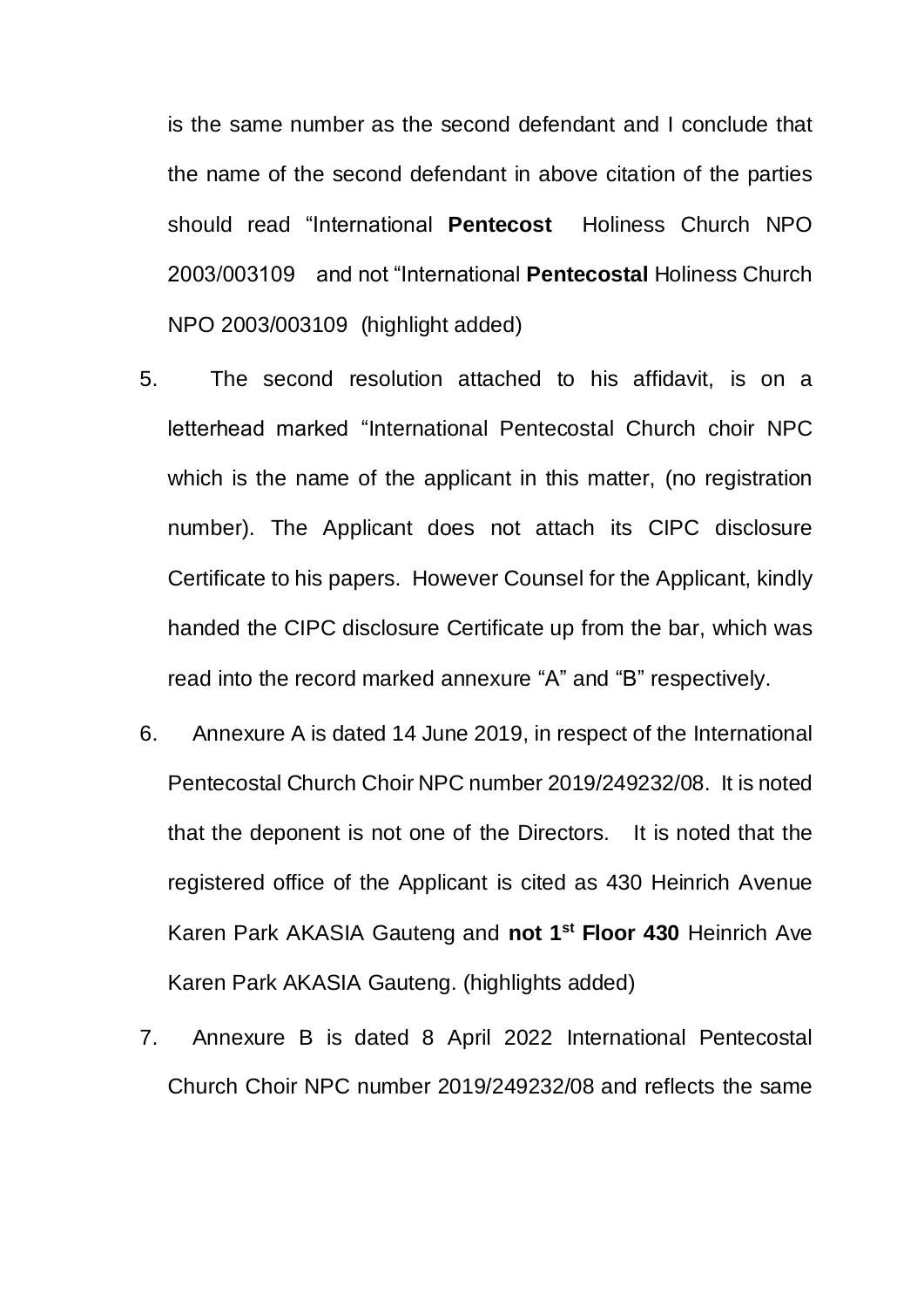registered address 430 Heinrich Avenue Karen Park AKASIA Gauteng.

- 8. Furthermore Annexure "B" reflects that the applicant's name has been changed to its number. In small print the following is stated: "CIPC Internal data management; order of Companies Tribunal case no CT00447 ADJ2020". It is noted that applicant applies in the case before me for a rescission of the order directing applicant to change its name. It is noted that the name has already been changed on the CIPC records to its number. Counsel for the applicant advises from the bar that it is his instructions that the Applicant did not change its name with CIPC.
- 9. I have attempted to establish who the parties are in this application before me and have decided that I will focus on the parties in the Default application, being the first respondent in his personal capacity, and the applicant in this matter before me.

#### **FACTS**

- 10. The gist of this application for rescission of a Tribunal's Default order, revolves around the sheriff's return of service.
- 11. The sheriff's return of service reads as follows: "Case CT00447ADJ2020 The CTR142 (notice of motion) and founding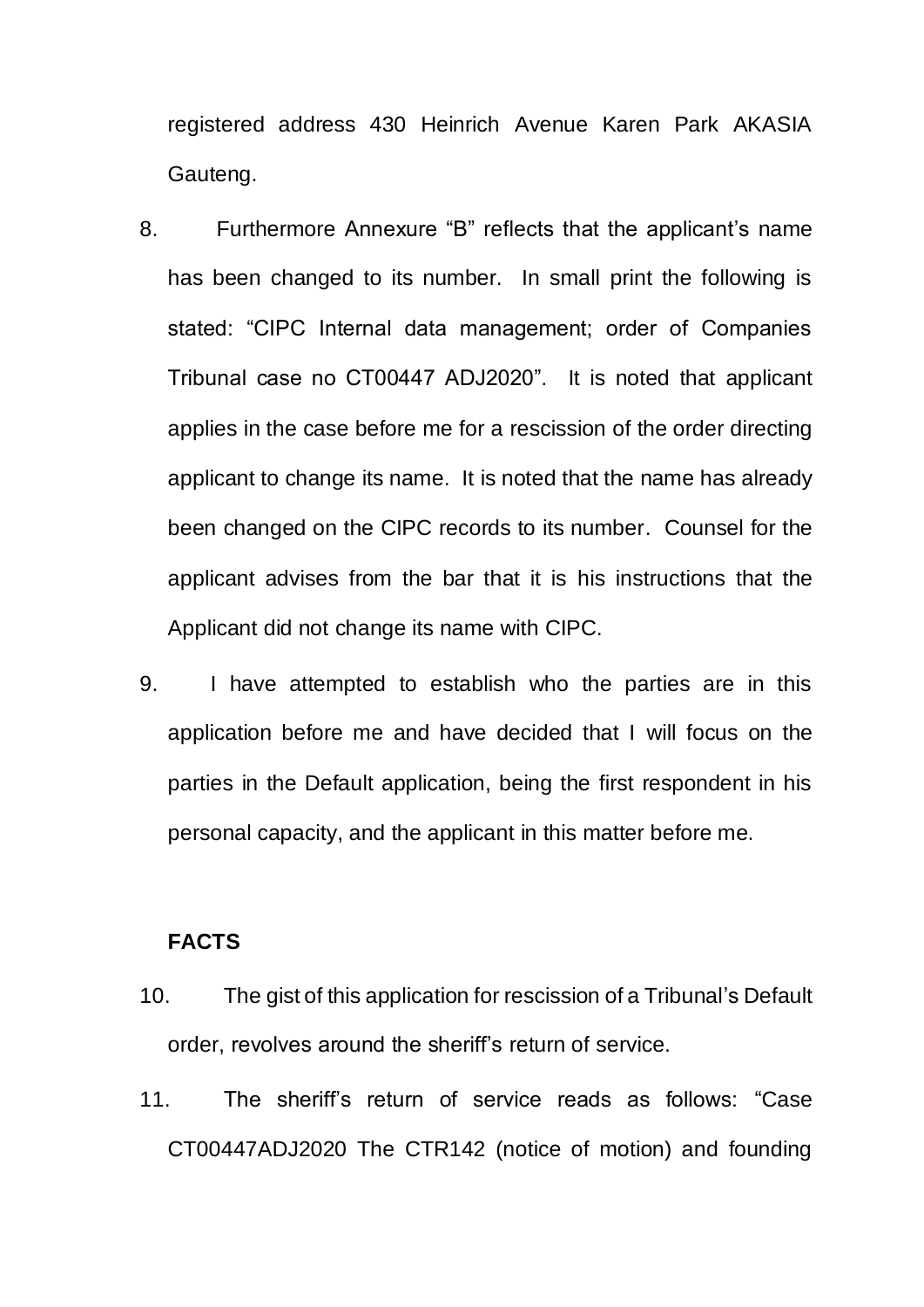affidavit this matter which service address is 430 Heinrich Avenue Karen Park, Akasia, Gauteng 0118 is returned herewith on this 25 September 2020 at 09:46 as notice of motion and founding affidavit could **not be served** as there are salons and doors, that are always locked at 430 Heinrich Avenue." (highlights added)

- 12. The registered office of the applicant, as reflected on annexure A and B handed up from the bar, reflects its registered office as 430 Heinrich Ave, Karen Park Akasia Gauteng.
- 13. The Deponent to the founding affidavit avers that the Church and all its legal vehicles associated with it operate on the entire first floor of the building to the knowledge of the first respondent and the mere fact that this was not disclosed by the first respondent is a deliberate attempt to mislead the Tribunal for purposes of deceiving the Tribunal into granting the order against the Applicant in its absence and without notice.
- 14. Further he avers that the first respondent's legal representative, submitted that service could not be effected at this address because the company details of applicant, were incorrect, and in contravention of section 23 of the Companies Act; and therefore the applicant did not enter an answering affidavit to the name dispute application, and therefore the presiding Member of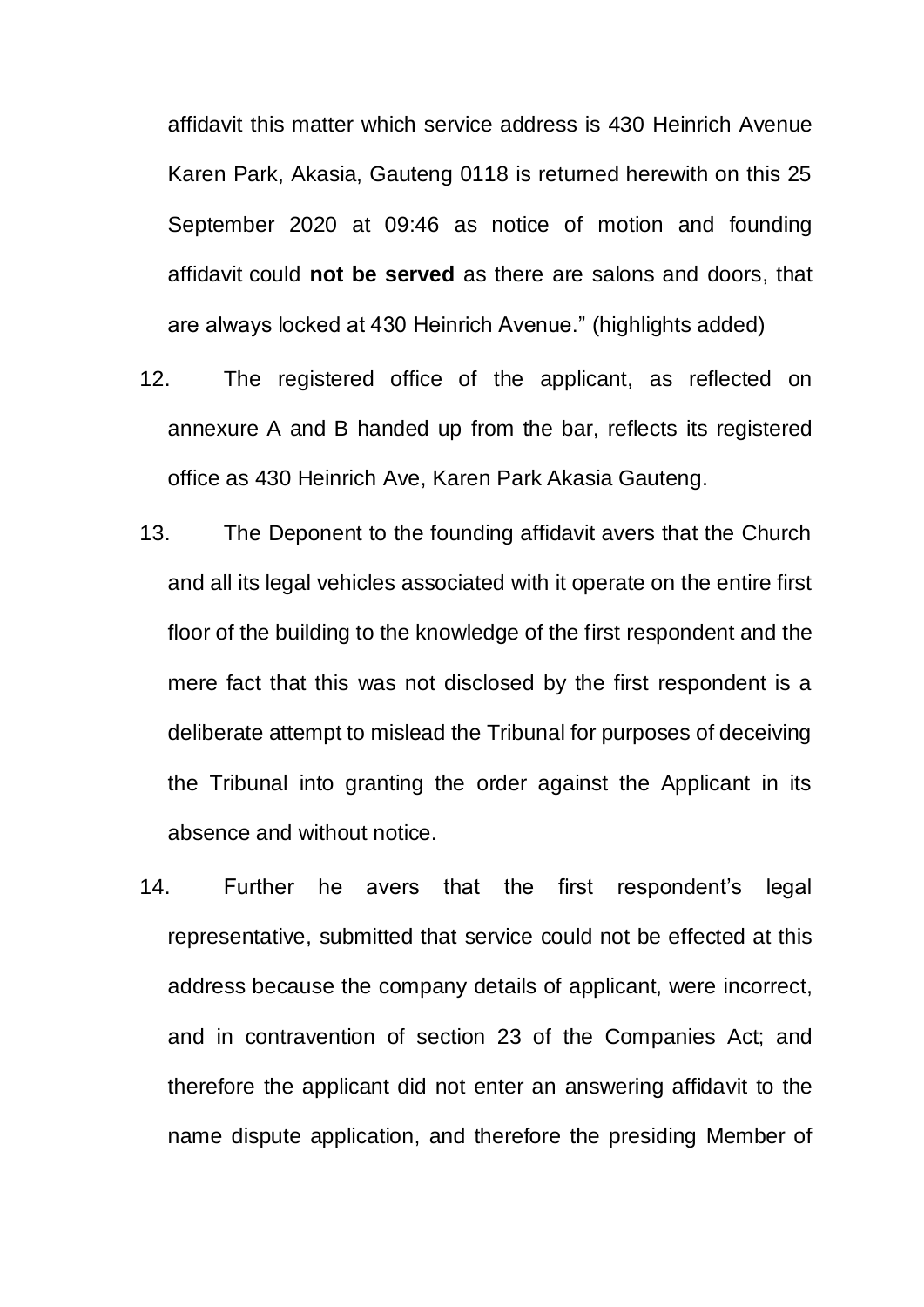the Tribunal was satisfied that applicant had not deemed it necessary to defend the application.

#### **APPLICABLE LAW**

- 15. Part C of the Companies Act, Transparency accountability and integrity of companies Section 23. (3)(b)…a company, by providing the required information on its Notice of Incorporation .and subsequently by filing a notice of change of registered office, together with the prescribed fee…
- 16. The Constitution of the Republic of South Africa 1996 Chapter 2 of the Bill of Rights Access to courts S 34 Everyone has the right to have any dispute that can be resolved by the application of law decided in a fair public hearing before a court or where appropriate, another independent and impartial tribunal or forum.

#### **REASONS AND DECISION**

17. It is my view that the Applicant was required to file a notice of change of its registered office in that its registered office's principle place of business stating that the registered office is **1 st Floor 430** Heinrich Ave Karen Park AKASIA Gauteng The registered office address of the Applicant does not state that it is on the first floor its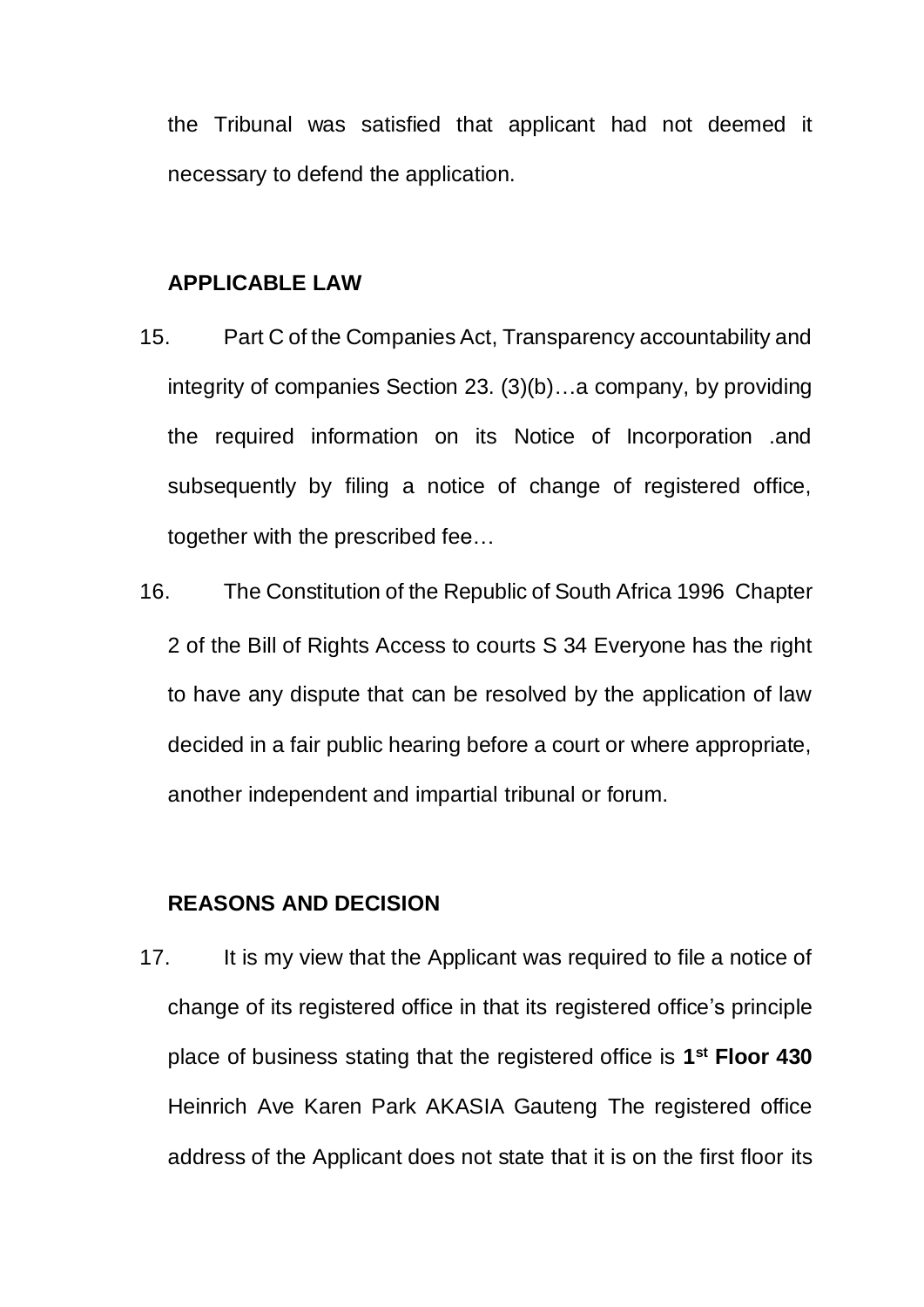states that it is at 430 Heinrich Ave Karen Park AKASIA Gauteng. . It is my view that the Sheriff had no cause to go looking on the first floor for the registered office as it did not reflect that it was on the first floor.

- 18. It is my view that the allegations made by the deponent on behalf of the applicant are not correct and beyond bizarre, that the respondent had knowledge that the 'church' and all its legal vehicles associated with it operate on the entire first floor of the building and the first respondent did not inform the sheriff nor inform his attorney that the applicant's registered address was on the first floor, and thereby deliberately misleading the Tribunal for purpose of deceiving the Tribunal into granting the order against the applicant.
- 19. It is my view that Part C of the Companies Act, "Transparency accountability and integrity of companies and Section 23(3)(b) requires a company, to provide the required information on its Notice of Incorporation and subsequently by filing a notice of change of registered office, together with the prescribed fee. The Applicant did not change its address to reflect that it was on the First Floor, 430 Heinrich Avenue Karen Park AKASIA Gauteng and thus was the cause of the Sheriff not serving the documents on the Applicant. The Applicant was required to file a notice of change of its registered office to reflect that it's principle place of business reflects that it's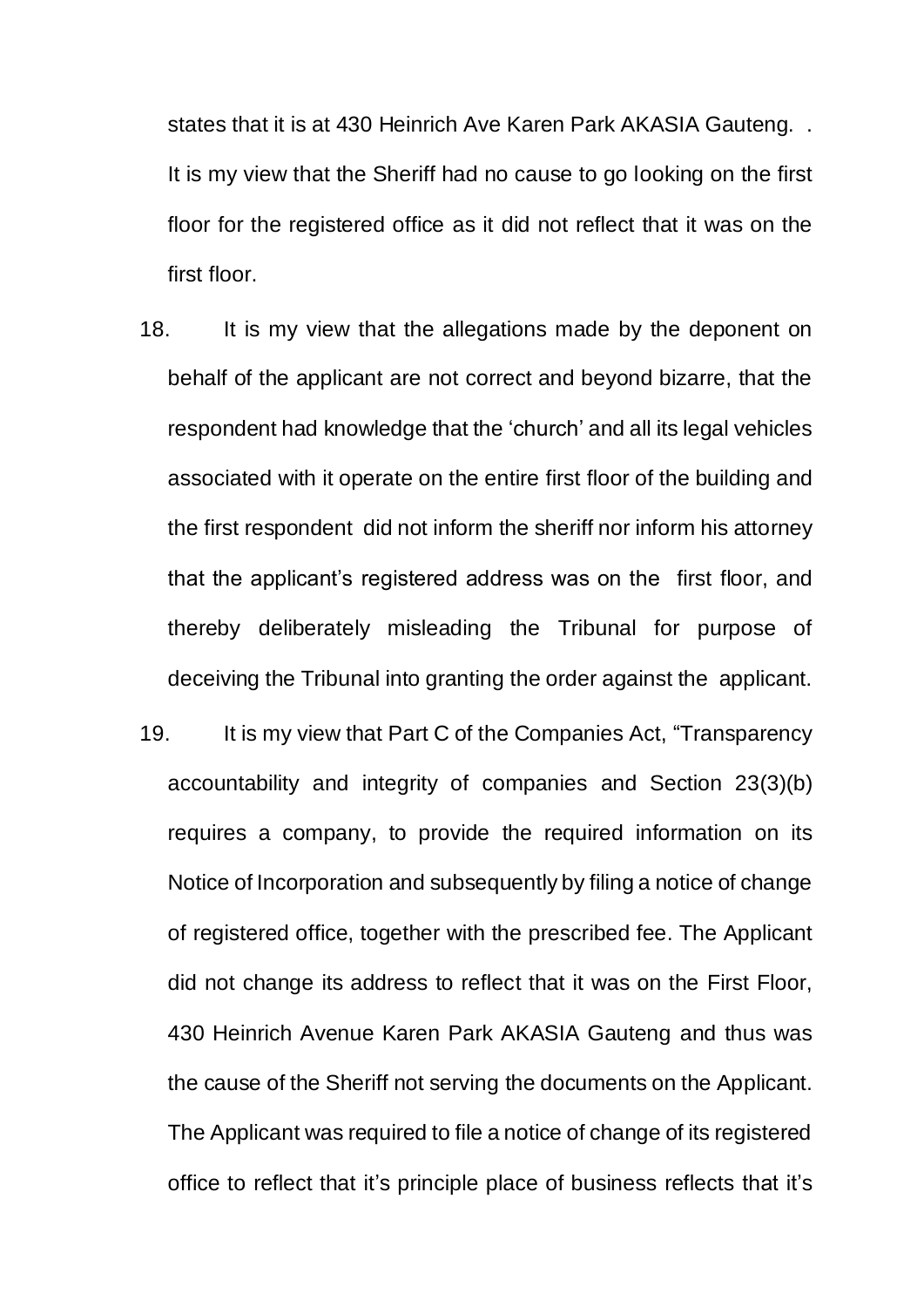registered address is on First Floor, 430 Heinrich Avenue Karen Park AKASIA Gauteng and not on the Ground floor. The registered office address of the Applicant does not state that it is on the first floor. It is my view that the Sheriff had no cause to go looking on the first floor, if the registered office did not reflect that it was on the first floor.

- 20. Further it is my view that the respondent was to serve on the address registered with CIPC, 430 Heinrich Avenue Karen Park AKASIA Gauteng, which was the ground floor and not speculate in order to serve documents.
- 21. It is further my view that the respondent is not responsible to advise the sheriff that the applicant's registered address is wrong and that the applicant's registered address is on the first floor. In this instance the applicant erred in not changing its registered address to First Floor, 430 Heinrich Avenue Karen Park AKASIA Gauteng.
- 22. It is my view that applicant has a constitutional right to have its dispute heard by the Companies Tribunal, in terms of the Constitution of the Republic of South Africa, Chapter2 of the Bill of Rights Access to courts 34; " Everyone has the right to have any dispute that can be resolved by the application of law decided in a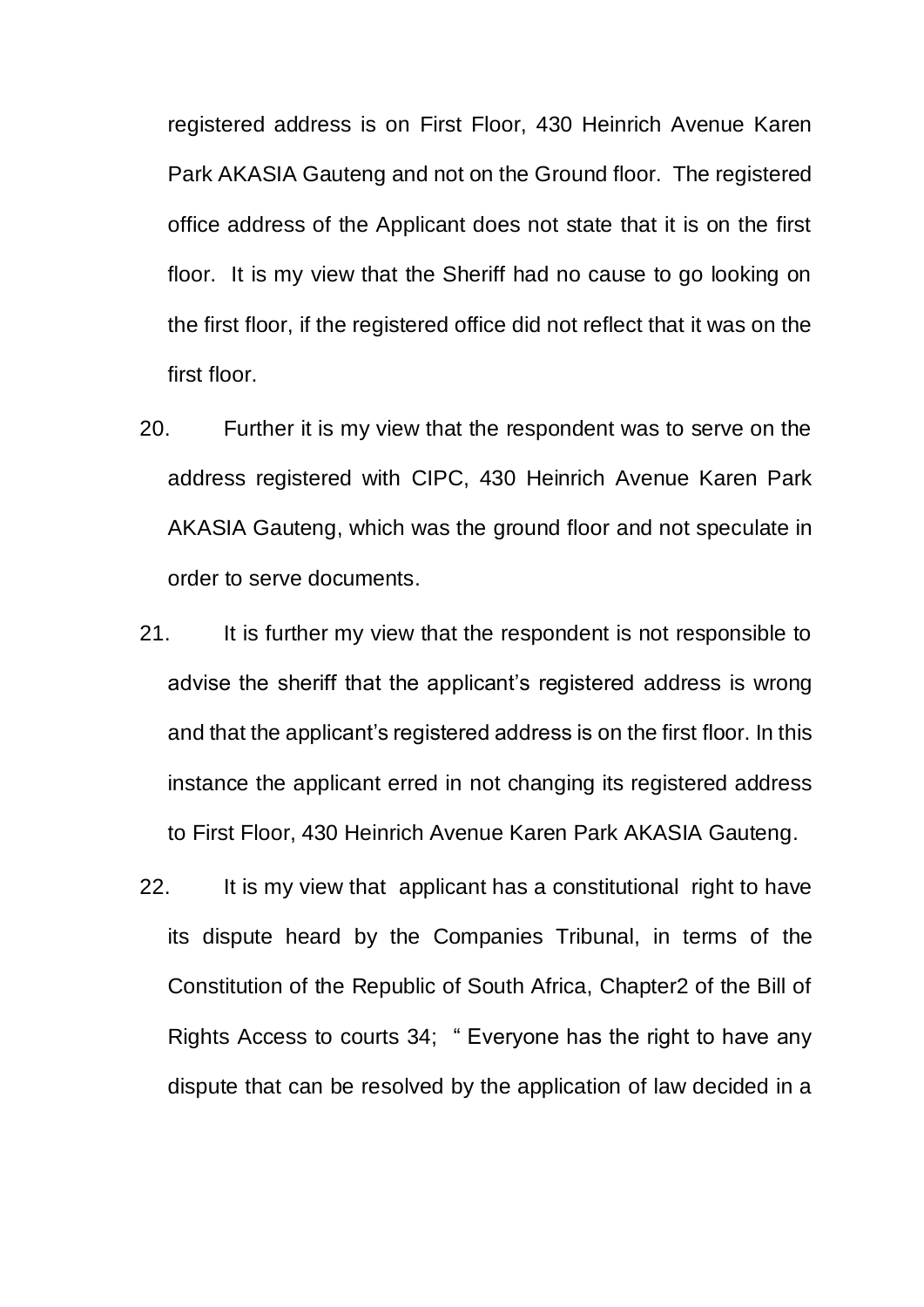fair public hearing before a court or where appropriate, another independent and impartial tribunal or forum"

- 23. This constitutional right of the applicant is to be weighed up against the rights of the respondent that he is entitled to serve documents on the registered address reflected at CIPC and in terms of Section 23 of the Companies Part C of the Companies Act. Thus it is the duty of the applicant to be transparent and accountable in terms the companies Act Section 23. (3)(b). Thus the applicant had a duty towards the respondent to provide the correct information of its registered address.
- 24. It is my view that if the sheriff did affix the application papers for a default order to one of the doors or salons, located on the ground floor which is the registered office, of the applicant, and issued a return of service stating so, this may not have come to the attention of the applicant as a nosey pedestrian passing by may have ripped it off and could had perused confidential information. However a salon owner may have seen the papers attached to its entrance door and knowing that the offices were on the first floor, taken them up to the first floor. This may have been inappropriate if one of the tenants of the applicant got to read a dispute between its landlord who are priests and churches. However it is my view that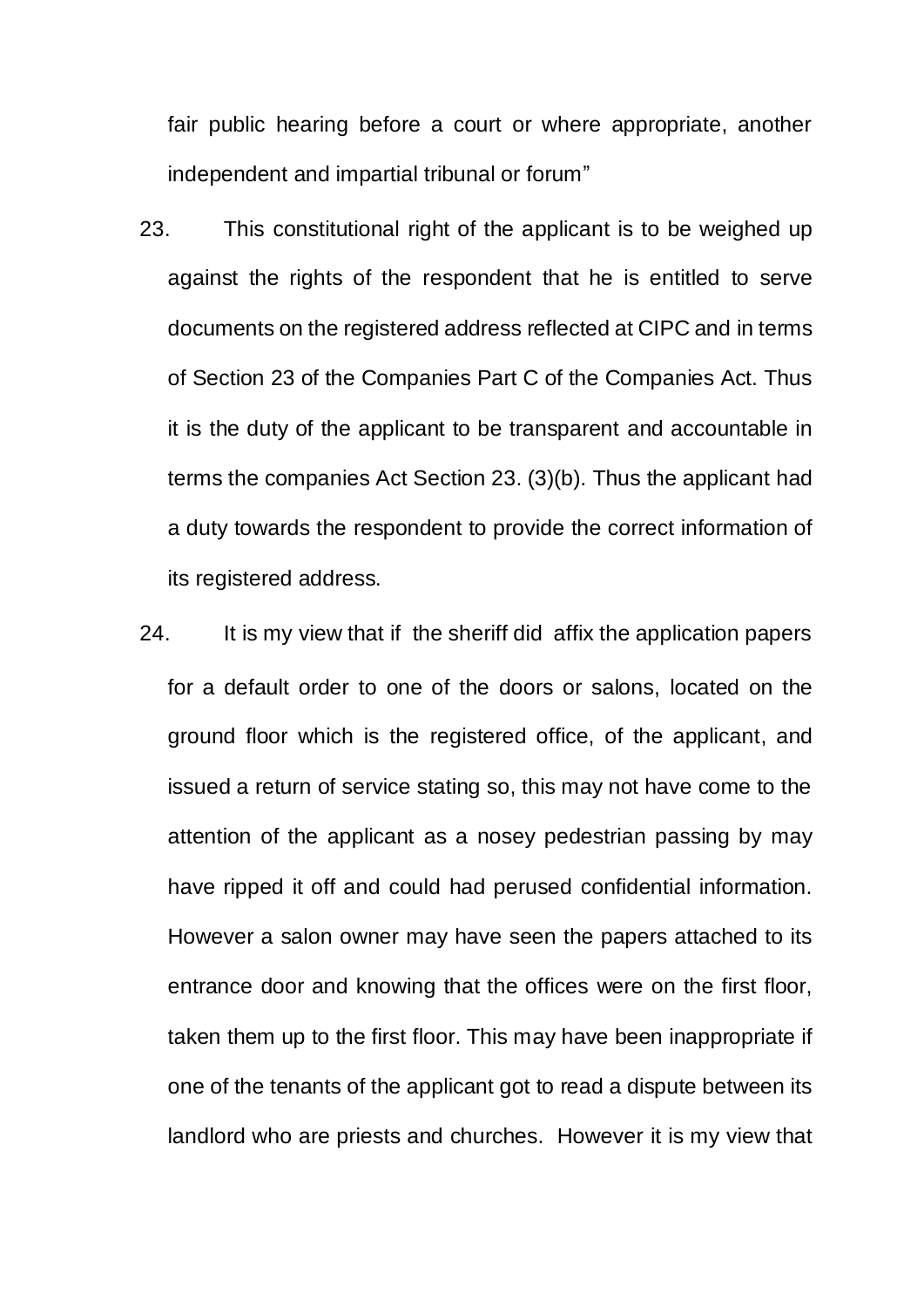if the sheriff had affixed a hard copy of the application to the doors or salons, it may have had more value than not leaving the document affixed to the door at all, as in some cases it could effectuate a valid return of service.

- 25. I am to contemplate the duty of the applicant when it is at fault in not complying with Section 23 of the companies Act, in respect of transparency and accountability in not reflecting the correct address first floor 430 Heinrich Avenue Karen Park Akasia at the CIPC, to the detriment of the respondent and the applicant's rights to be heard in terms of the Constitution of South Africa.
- 26. The Constitution of South Africa is the supreme law of the land. No other law or government action can supersede the provisions of the constitution. South Africa's Constitution is one of the most progressive in the world and enjoys high acclaim internationally. In terms of The Constitution of the Republic of South Africa, Chapter 2 of the Bill of Rights Access to courts 34; everyone has the right to have any dispute that can be resolved by the application of law decided in a fair public hearing before a court or where appropriate, another independent and impartial tribunal or forum. I believe the applicant has the right to have its version of the dispute of names, resolved before an impartial tribunal in this instance the Companies tribunal.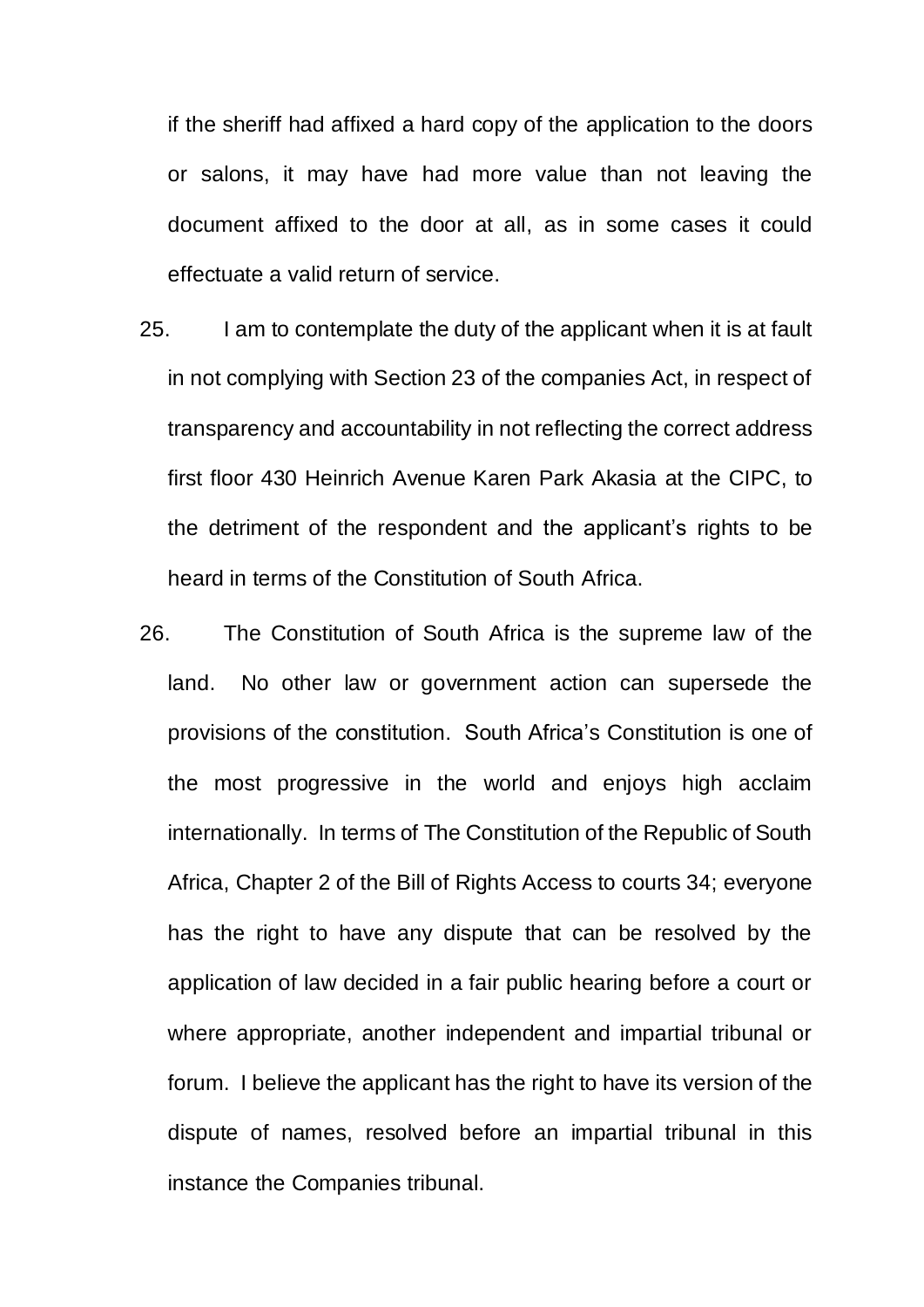27. In furtherance to the Constitution, I am of the view that the "audi alteram partem" rule, the Latin phrase for "listen to the other side" or "let the other side be heard as well", is to apply to this application before me. It is a principle that no person should be judged without a fair hearing in which each party is given the opportunity to respond to the evidence against it.

#### **ORDER**

I proceed to make the following order:

- a) CIPC is directed to change Applicant's name back to its original name being INTERNATIONAL PENTECOSTAL CHURCH CHOIR NPC 2019/249232/08 within 10 days of this order.
- b) The Applicant is directed to change its registered address with CIPC to First Floor, 430 Heinrich Avenue Karen Park AKASIA Gauteng within 10 days of this order.